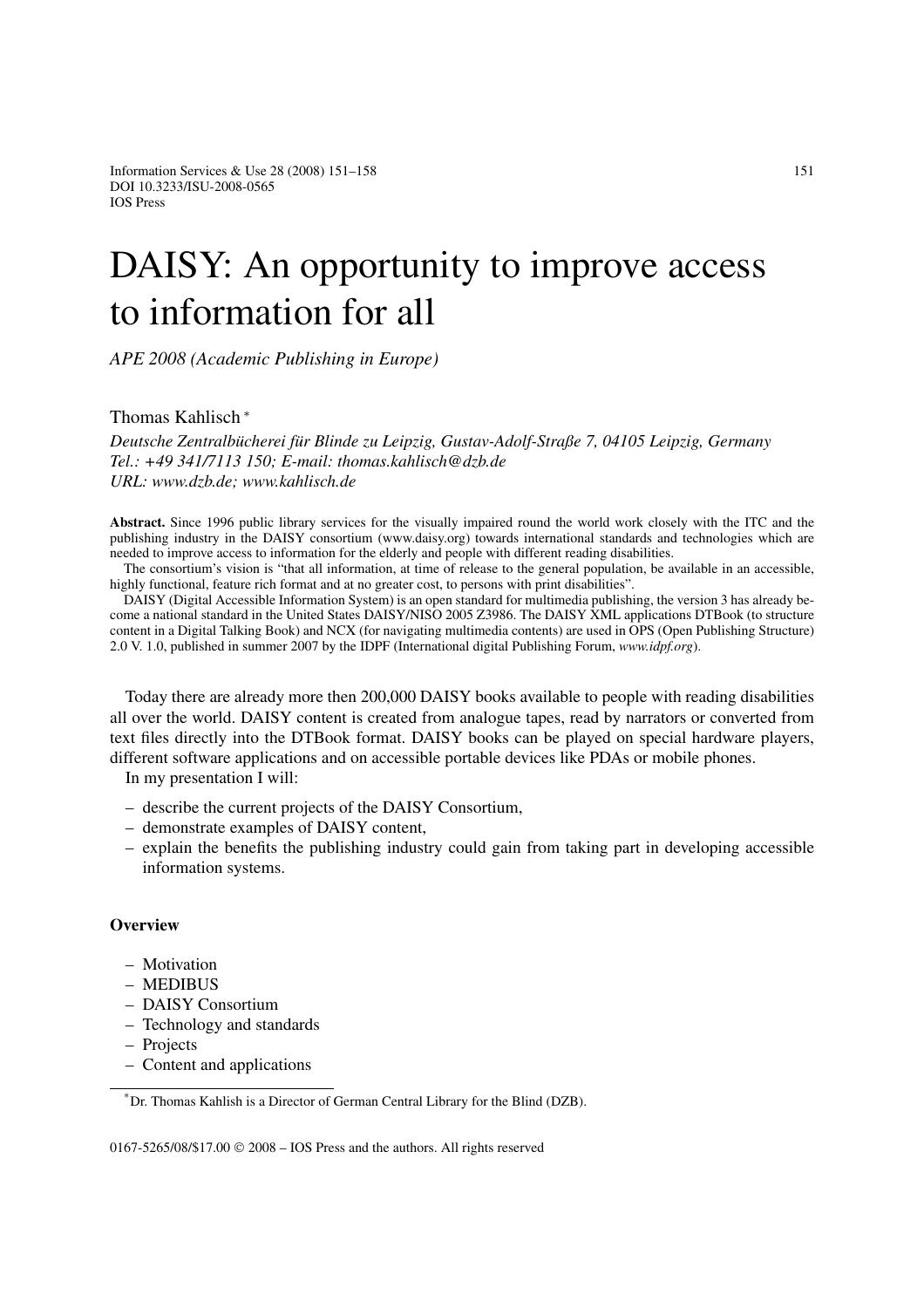

Fig. 1. DZB.

- Playback
- Example
- Cross-publishing

## **1. Motivation**

DZB (Deutsche Zentralbücherei für Blinde zu Leipzig, see Fig. 1) is the oldest public library service for blind people in Germany. DZB was founded in 1894. Today, DZB is moving from being a special library service to a centre of accessible media design. The following timeline shows milestones of developments in accessible technology for blind and visually impaired people, see Fig. 2.

By using common technology like structured document processing and other cross publishing technologies it is possible to establish cooperative projects to increase access for all people with and without disabilities.

# **2. MEDIBUS**

MEDIBUS is coordinating the production of accessible books for all German speaking countries (Germany, Austria and Switzerland).

This map shows all MEDIBUS sites in these countries, see Fig. 3.

Braille and talking books are produced by the member organizations of MEDIBUS. Currently, there are 42,000 titles in Braille, 50,000 talking books on compact cassettes and 20,000 DAISY books are available to the users. The books are delivered free of charge by the post. Patrons can use a catalogue to find new titles: *www.medibus.info*.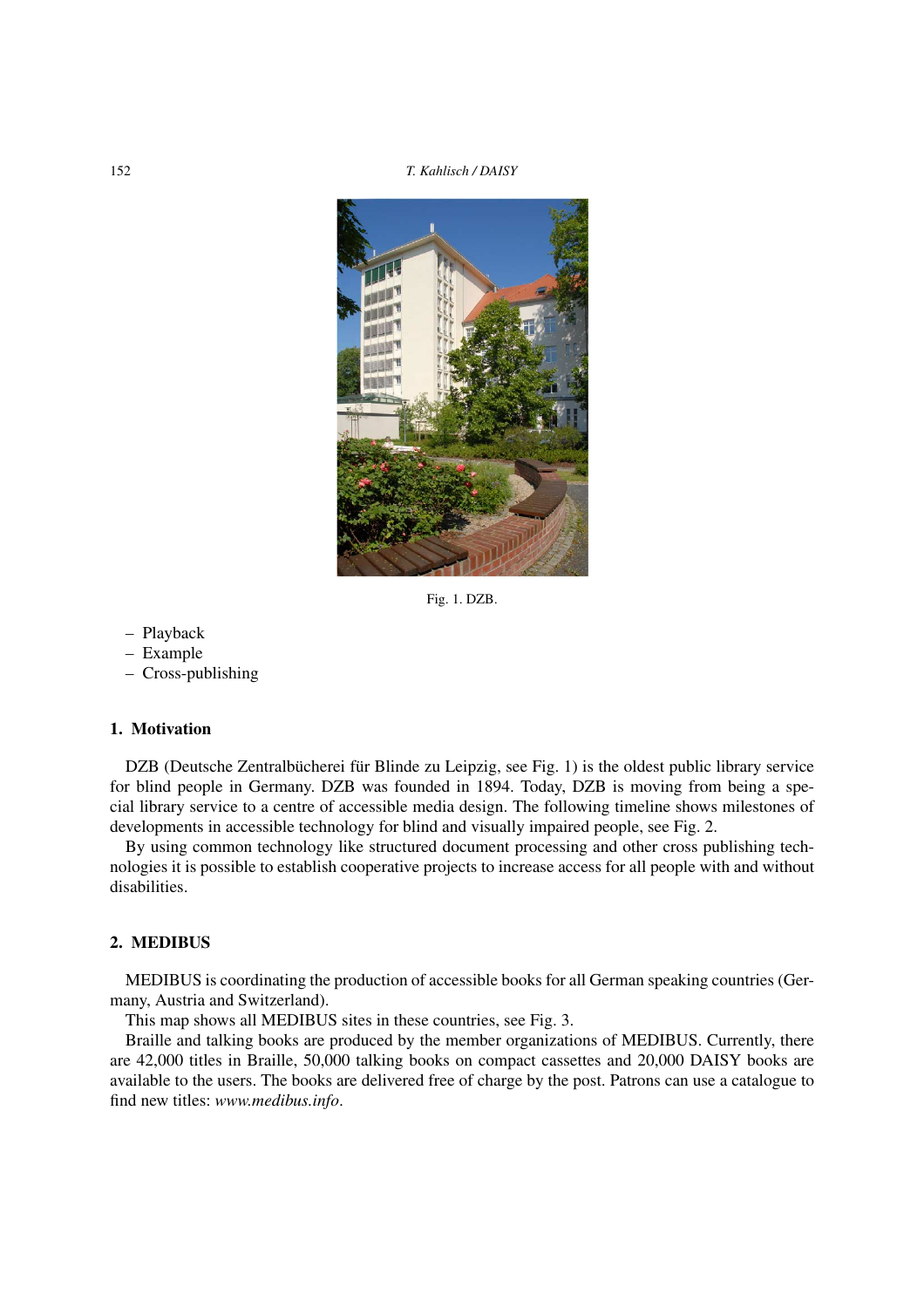*T. Kahlisch / DAISY* 153



Fig. 3. MEDIBUS sites.

# **3. DAISY Consortium**

DAISY (Digital Accessible Information System) is the name of a standard and the related technology that has been developed by the DAISY Consortium. The Consortium was founded in May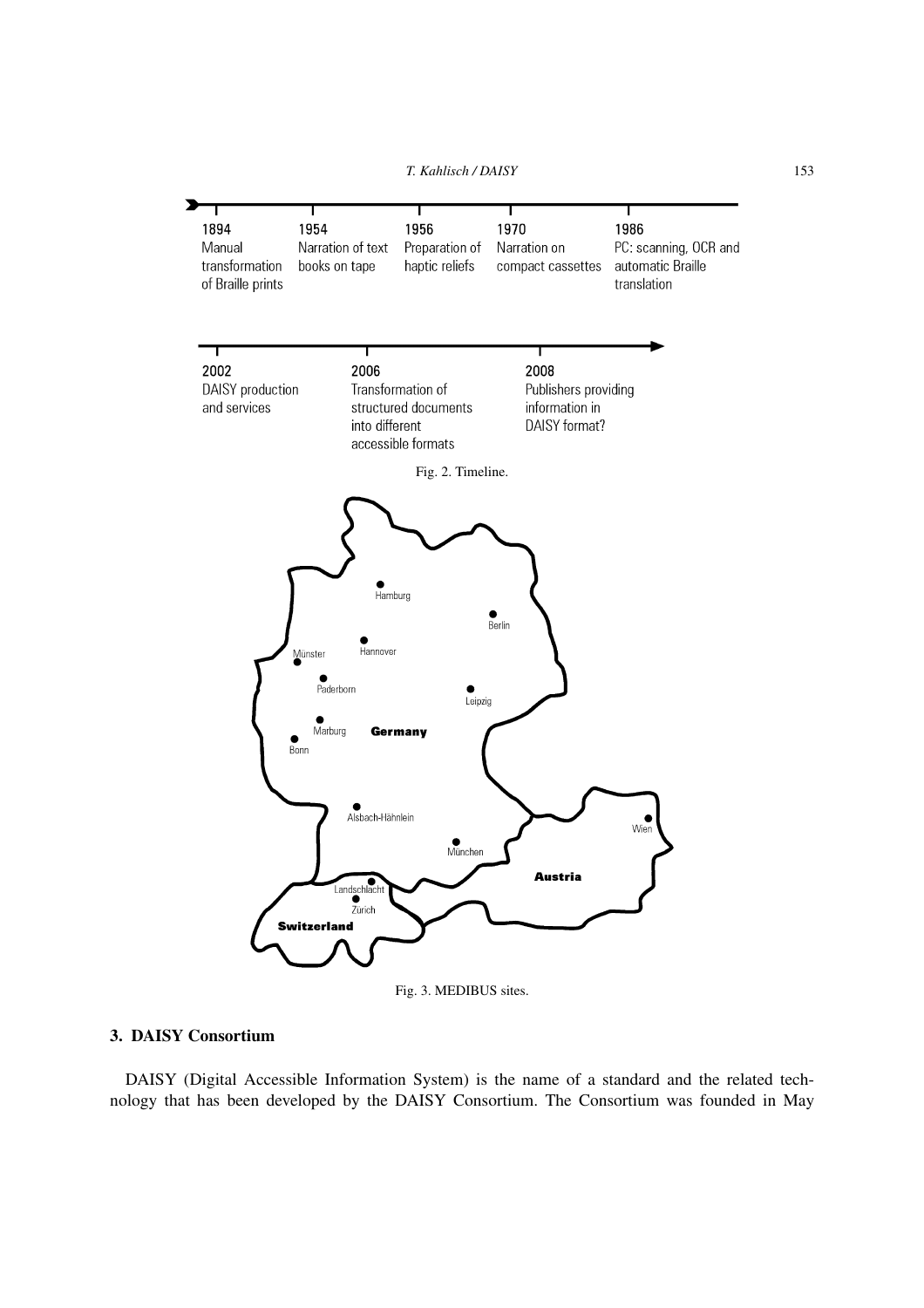

Fig. 4. DAISY member organizations.

1996 by talking book libraries to lead the worldwide transition from analogue to Digital Talking Books.

Now nearly 70 non-profit organizations make up the Consortium and actively promote the DAISY Standard. Most of the library services for the blind and visually impaired worldwide are members of the DAISY Consortium. The world map below shows all the countries that have full or associated member organizations in the Consortium, see Fig. 4.

The goal of the DAISY Consortium is:

Our vision is that all published information, at time of release to the general population, be available in an accessible, highly functional, feature rich format and at no greater cost, to persons with print disabilities (*www.daisy.org*).

#### **4. Technology and standards**

The DAISY Consortium is developing standards and technology for DTB (Digital Talking Books). DTB is a XML based format for accessible multimedia publishing.

Books, journals and a lot of other information can be marked up in the DAISY format. By using converting software, it is possible to translate a DAISY document into different accessible formats like Braille, large print or synthetic speech.

The following standards have been developed:

- I 1996 DAISY Standard V. 1 (Proto type, Proprietary).
- II 2002 DAISY Standard V. 2.02 (XHTML, talking book with TOC navigation).
- III 2004 DAISY NISO Standard Z3986 (XML, schoolbooks and scientific publications).

In September 2007 IDPF (International Digital Publishing Forum) published the OPS V. 2.0 specification, which includes NCX and DTBook (part of Z3986).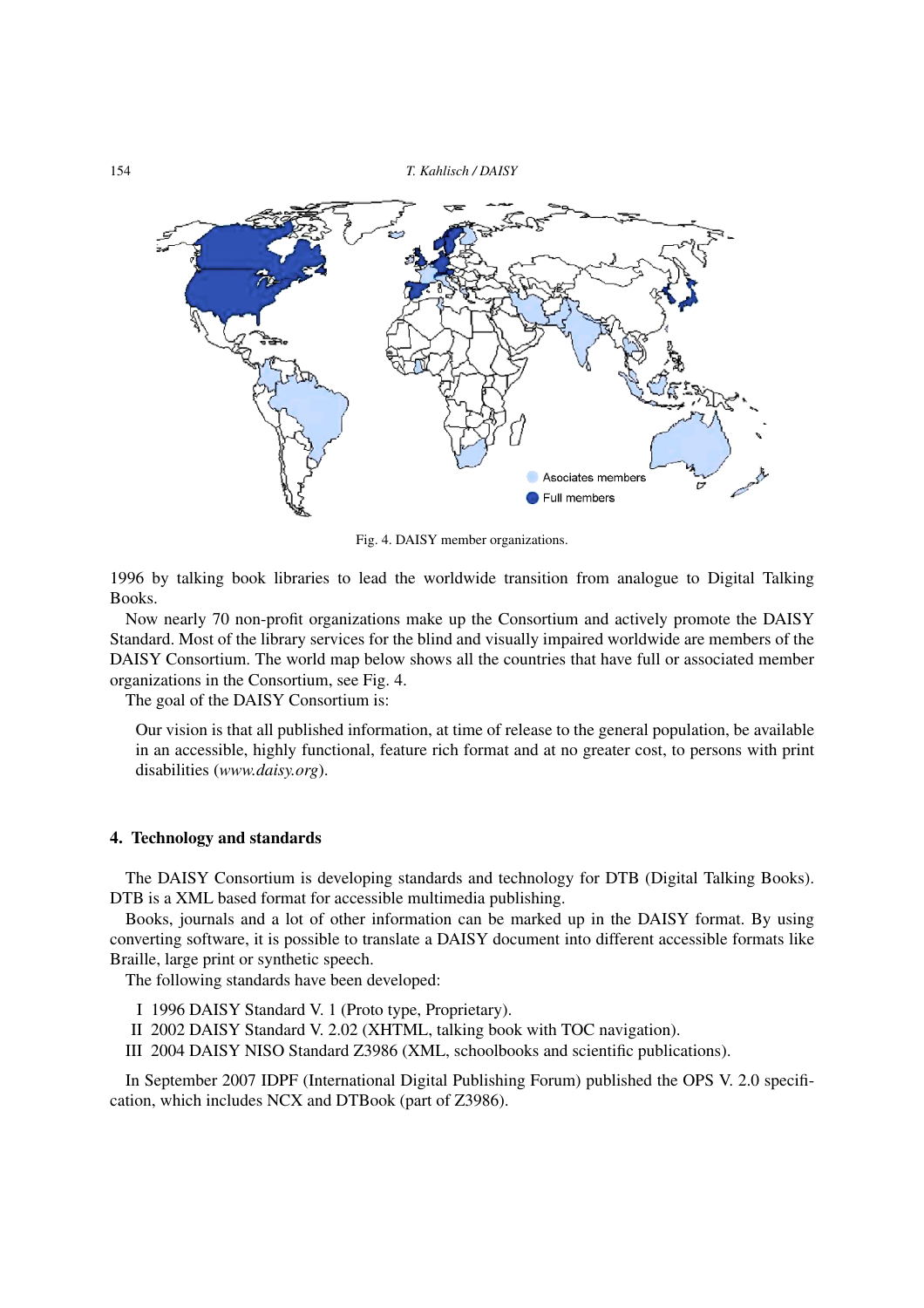

Fig. 5. NISO standard Z3986.

For more information see: *www.idpf.org*.

In November 2007 Microsoft announced a collaboration project with the DAISY Consortium. The name of the project is "Save as DAISY XML". Open software will be developed, to make it possible to store Microsoft office documents directly into the DAISY format.

For more information see: *http://www.microsoft.com/presspass/features/2007/nov07/11-13daisy. mspx*.

#### *4.1. DAISY/NISO Standard Z3986*

The DAISY V. 3 specification is a formal standard of the American standard organisation. Officially, the ANSI/NISO Z39.86 specifications for the Digital Talking Book.

Abstract:

This standard defines the format and content of the electronic file set that comprises a digital talking book (DTB) and establishes a limited set of requirements for DTB playback devices. It uses established and new specifications to delineate the structure of DTBs whose content can range from XML text only to text with corresponding spoken audio, to audio with little or no text. DTBs are designed to make print material accessible and navigable for blind or otherwise print-disabled persons.

The picture shows general file structure of a DTB and differences of DAISY V. 2.02 and DAISY/NISO Z3986, see Fig. 5.

#### **5. Projects**

The following projects have been established by the Consortium:

• DAISY for all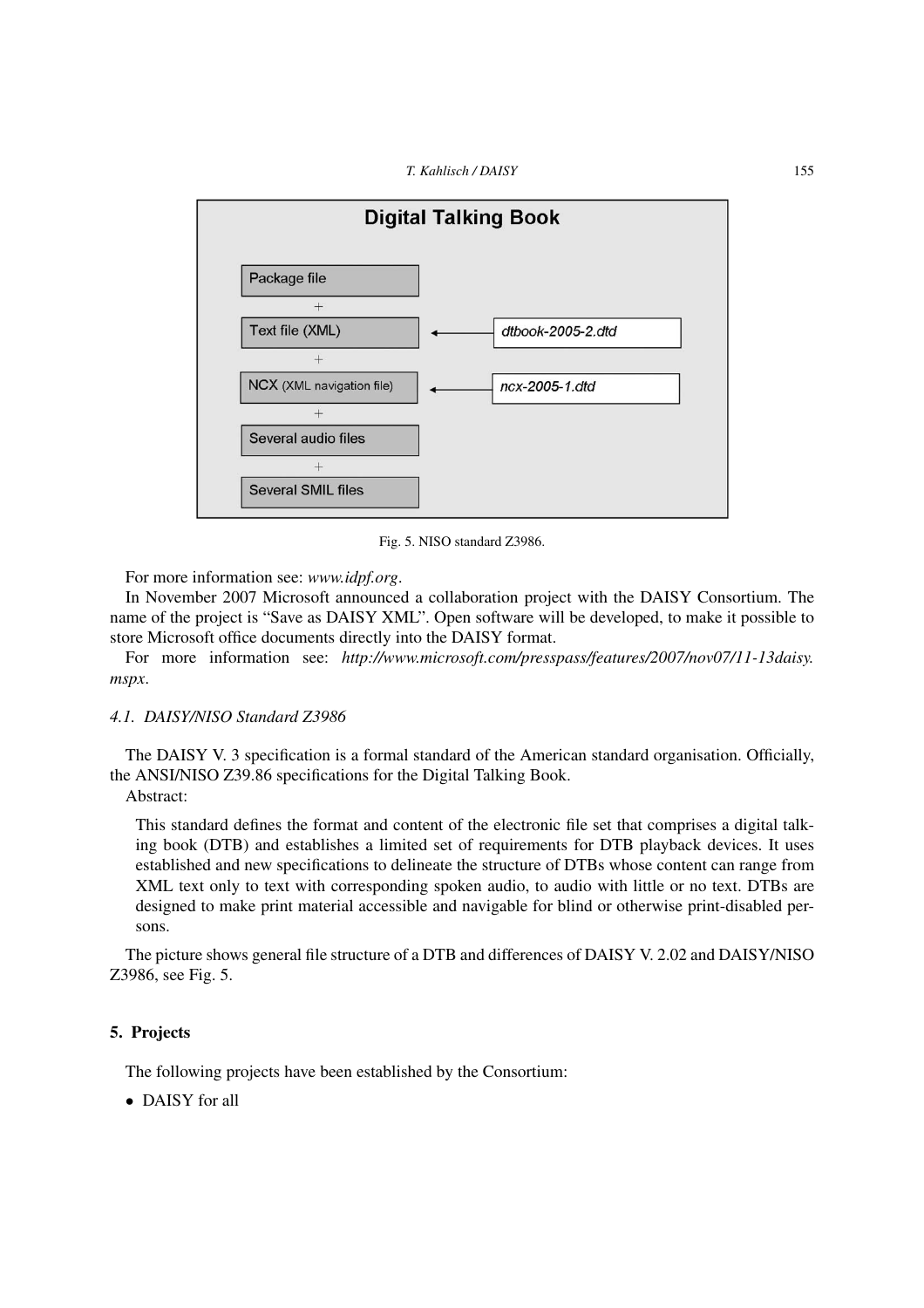- A support project to establish DAISY into developing countries;
- Braille in DAISY
	- To develop facilities to translate content by using the Z3986 standard into different Braille formats;
- MathML modular extension for Z3986
	- To include markup for mathematical expressions in an accessible format;
- DAISY and SVG
	- To include appropriate markup for structured graphical information into the Z3986 standard;
- Urakaawa Project
	- An open source API has been created, which can be used for Z3986 standard applications development;
- Online distribution
	- API and facilities will be developed to standardize online distribution processes for DAISY content worldwide;
- DAISY Pipeline
	- A Multi-Format-Converter is available to translate documents into the DAISY format.

# **6. Content and applications**

Currently the DAISY V. 2.02 (talking books with navigation for searching and browsing into books) is in common use by the library services for the blind:

- More than 200,000 DAISY titles are available worldwide;
- By 2010 more than 30,000 titles will be available in Germany.

The advantages of the DAISY V. 2.02 books are:

- One book fits on one media;
- 40 hours audio on one CD;
- Users can search and browse the table of contents;
- Text and Audio synchronization is established by using SMIL.

The more complex books are provided in DAISY V. 3 Z3986.

DAISY V. 3. content is already being produced in the following projects:

- American publishers providing data in NIMAS format, a subset of Z3986.
- *www.bookshare.org* provides access to more than 50,000 DAISY documents in the USA only to users who have reading disabilities.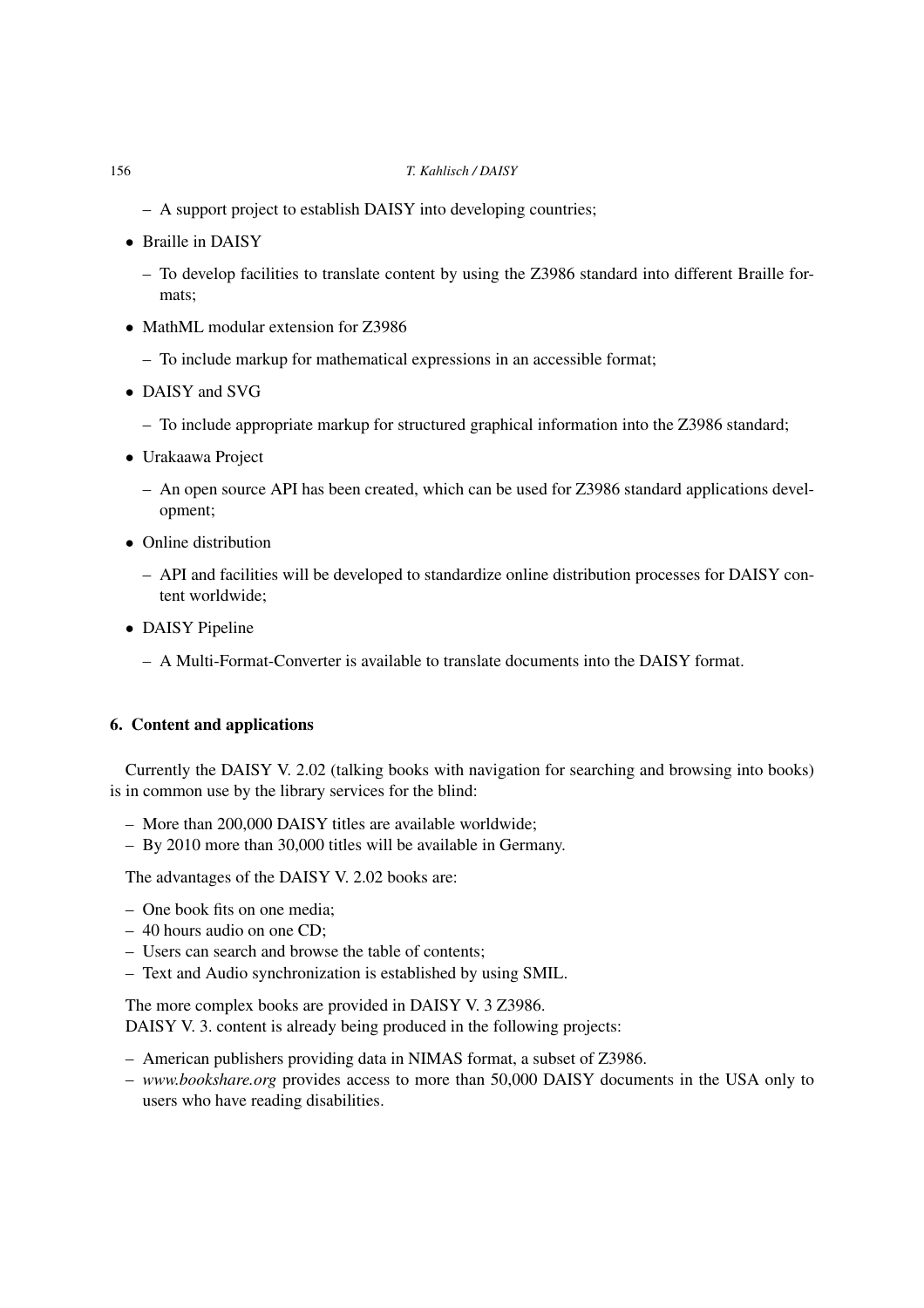

Fig. 6. DAISY player.

– *www.Braillenet.fr* and French publishers collaborate to translate information into Braille and other accessible formats.

#### **7. Playback**

It is possible to play DAISY books on special players, on a PC and on standard MP3 or DVD-Players. The special Players, PTN1, Victor Reader Stream and Milestone, are designed for the needs of people who cannot read displays and have only limited computer skills, see Fig. 6.

Software is: DAISY-Leser, AMIS and TpB. They can be used free of charge. They can be used to play the audio content, navigate into the book structure and to read the text of the book on the screen or on a refreshable Braille-display.

DAISY-Leser, playback software developed in DZB, can be downloaded from: *www.daisyleser.de*.

A current project at DZB is the development of DAISY playback software on mobile phones. DAISY2go is a player that will run on smart phones with the Simyon operating system.

Standard DVD and MP3 Players also play DAISY books, but they do not support the advanced DAISY features like the navigation and browsing capabilities. Usually these devices can only be used by reading out the information from the display. Blind people do not have access to these off the shelf products.

#### **8. Example**

Figure 7 shows an example of a DAISY book.

# **9. Cross-publishing**

The great challenge of DAISY is that the format can be used for cross-publishing. By using the DAISY data as a single source file information can be translated into different formats that are suitable for the users, see Fig. 8.

An XML document provided by a publisher can be semi-automatically translated to Braille, large print or synthetic speech. The publisher can also use the XML document for different types of online and print publications.